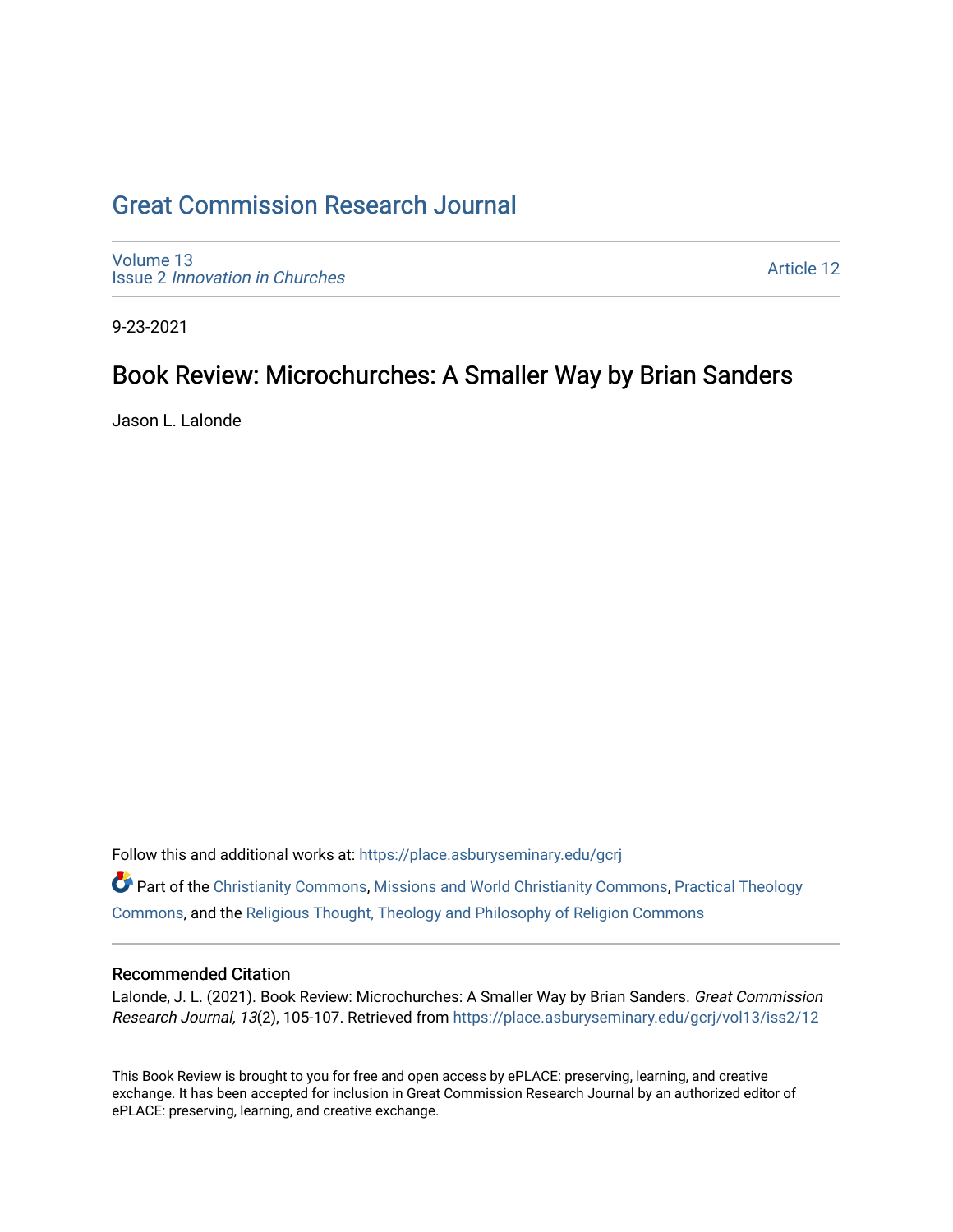2021, Vol. 13(2) 105-107

## **Book Review** *Microchurches: A Smaller Way*

By Brian Sanders Tampa, FL: Underground Media, 2019 132 pages USD \$14.99

Reviewed by: Jason L. Lalonde

Brian Sanders offers a stimulating, tilt-your-head experience in his book *Microchurches: A Smaller Way*, which seeks to champion the growing movement of a smaller church expression called "The Underground." Beyond possessing graduate degrees in Religious Studies from the University of South Florida and Applied Theology from Spurgeon's College, Sanders' acumen in writing on the validity and necessity of smaller churches comes from his experience in leading "The Underground" church network over the past two decades.

*Microchurches* is divided into two sections. Part One, "The Microchurch," explains microchurches to be the most basic, purest, and potent form of church and "is something that all of us can do" (10). Sanders makes his case in the first three chapters by appealing to our sensibilities in relationship to little children, our self-identification as a people who have been dispersed, and the power for kingdom impact arising from a collective embodiment of servanthood evangelism. Sanders concludes that when we look at children, it helps us to remember that "being small, simple, humble and pure, to come up short is merely to remind people exactly who they are" (12). When the church is scattered, it is able to diversify itself and go into spaces where other forms of church are not able to penetrate. And lastly, when the church organizes itself as a network of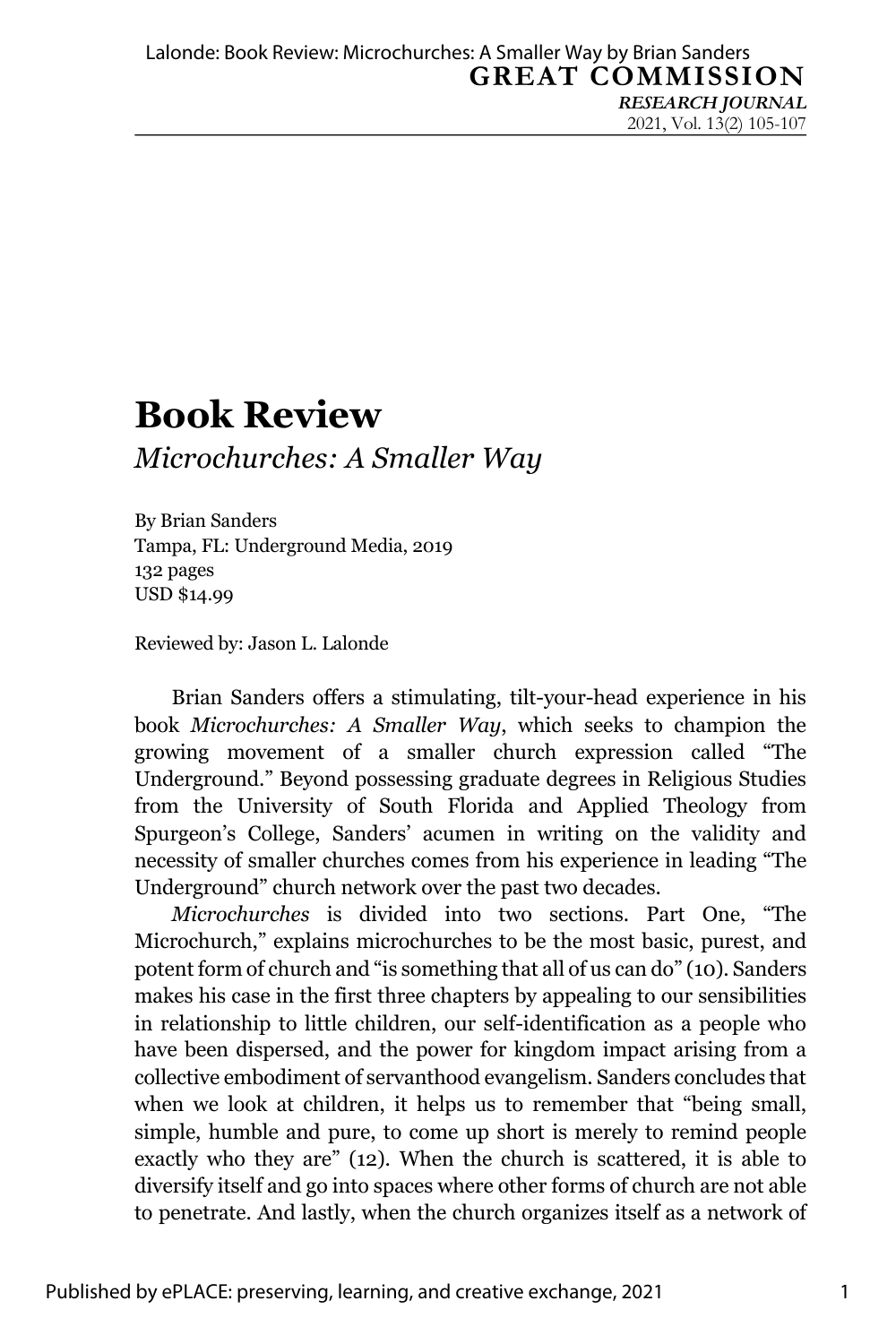decentralized communities, it fosters a deep sense of ownership and a vibrant creativity in its mission to demonstrate the ways of Jesus in a particular context.

Chapters four through six flesh out the "minimal ecclesiology" of The Underground, which contains the three elements of worship, community and mission. It is important to note that a church affiliated with The Underground can add other essentials to be in their network, but it must maintain a commitment to worship, community and mission.

Part Two of *Microchurches* lays out the process for beginning a microchurch. It establishes the fact that planting a microchurch is open to anyone in chapter seven. Chapters eight through eleven set the sequence for execution. *Ideation* is the phase where you "have to articulate your ideas in order to form a team who will help influence and contribute" (71). From there you move to *iteration*, which is experimentation with the idea you've brought forth and where experiential learning is especially emphasized. Next, through experiencing successes and failures, you're able to "set some processes in place that are proven to work" (97), which is called *codification*. And then, after codification, comes *expansion* "which in the Kingdom of God implies an equilibrium between welcoming people in and sending people out" (107). Finally, chapter twelve ends the book by giving some practical guidance for those considering starting a microchurch out of their present church expression and highlights the importance of greater strength in networks.

The goal of Brian Sanders in *Microchurch* is to encourage the reader to consider, "What is necessary to be a church?" His conviction and practice at The Underground is that the bride of Christ most authentically expresses herself in the most basic practices of worship, community and mission by going small.

Beyond the strength of the minimal ecclesiology of The Underground, there is something to be said for the simplicity of the process in order to participate in the movement. The "four discernable overlapping and sometime recurring states" (63) of ideation, iteration, codification and expansion doesn't overwhelm the potential leader and group with massive details, administration and complexity. The simple rubric gives permission for creativity, experimentation, and failure, seeking to inspire the "What if…" residing in all of us.

Now, as for weaknesses in arguing for the microchurch throughout the book, I couldn't help but notice places of overstatement. For example, The Underground is immediately put forth as "a comprehensive alternative to the prevailing model of church in the West" (2). To call an expression of the church comprehensive in nature is bold, to say the least, and can